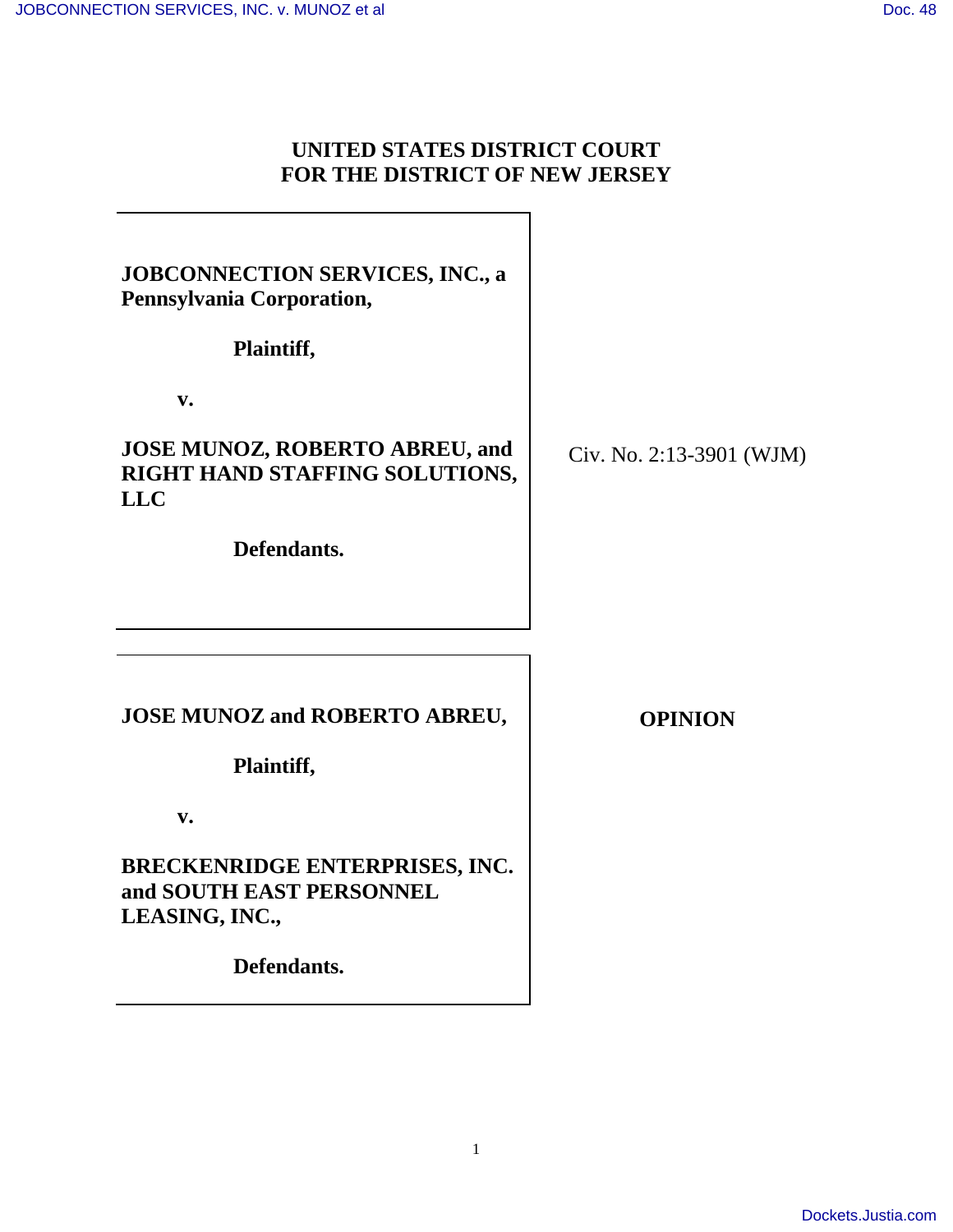#### **WILLIAM J. MARTINI, U.S.D.J.:**

Pursuant to Fed. R. Civ. P. 70, Plaintiff Job Connection Services, Inc. seeks to enforce a consent order that prohibits Defendants Jose Munoz and Right Hand Staffing Solutions, LLC from doing business with certain entities for a period of one year. Plaintiff seeks compensatory damages, an injunction, and an award of reasonable attorneys' fees and costs. For the reasons stated in this Opinion, Plaintiff's request for compensatory damages is **DENIED**, but its request for an injunction and reasonable attorneys' fees and costs is **GRANTED**.

## **I. BACKGROUND**

Plaintiff Job Connection Services, Inc. ("JCS") is in the business of providing staffing support and other human resources services to employers in a variety of industries. JCS operates 10 branch offices, including two branch offices located in Passaic, New Jersey. Defendants Jose Munoz ("Munoz") and Roberto Abreu ("Abreu") are former JCS employees. Munoz worked at JCS from 2007 to 2012, while Abreu worked there from 2005 to 2013. Upon accepting their employment, Munoz and Abreu entered into noncompetition agreements (hereinafter, "the Non-Compete Agreements") with JCS. The Non-Compete Agreements provided that for a one-year period after leaving JCS, Munoz and Abreu would not own, operate, or join any business in direct or indirect competition with JCS located within a sixty-mile radius of a JCS office.

In June 2013, JSC filed a lawsuit in this Court alleging that Munoz and Abreu violated the Non-Compete Agreements by operating Defendant Right Hand Staffing Solutions ("Right Hand"), an entity that allegedly provides the same services as JCS within a sixty-mile radius of a JCS office. Specifically, the complaint alleged that Munoz and Abreu used JCS's confidential customer lists to solicit new business for Right Hand. One of those companies was APC Postal Logistics ("APC"). The parties appear to agree that by the time JCS filed its lawsuit in June 2013, APC had stopped doing business with JCS and instead was working with Right Hand.

In September 2013, this Court held a settlement conference with the parties. Soon thereafter, the parties entered into a consent order (hereinafter, "the Consent Order"). The Consent Order provided that JCS would dismiss its action with prejudice; in return, Defendants agreed that from September 4, 2013 through August 31, 2014, they would not conduct business with, service, or solicit any customers identified on Schedule A. Additionally, in the event that Defendants were contacted by customers listed in Schedule A, Defendants would be required to inform those customers that they could not do business with them until the expiration of the restriction period.

Schedule A lists out a number of customers subject to the Consent Order, including APC. Some of the listed customers include an "[e]xception to 12 month restriction." One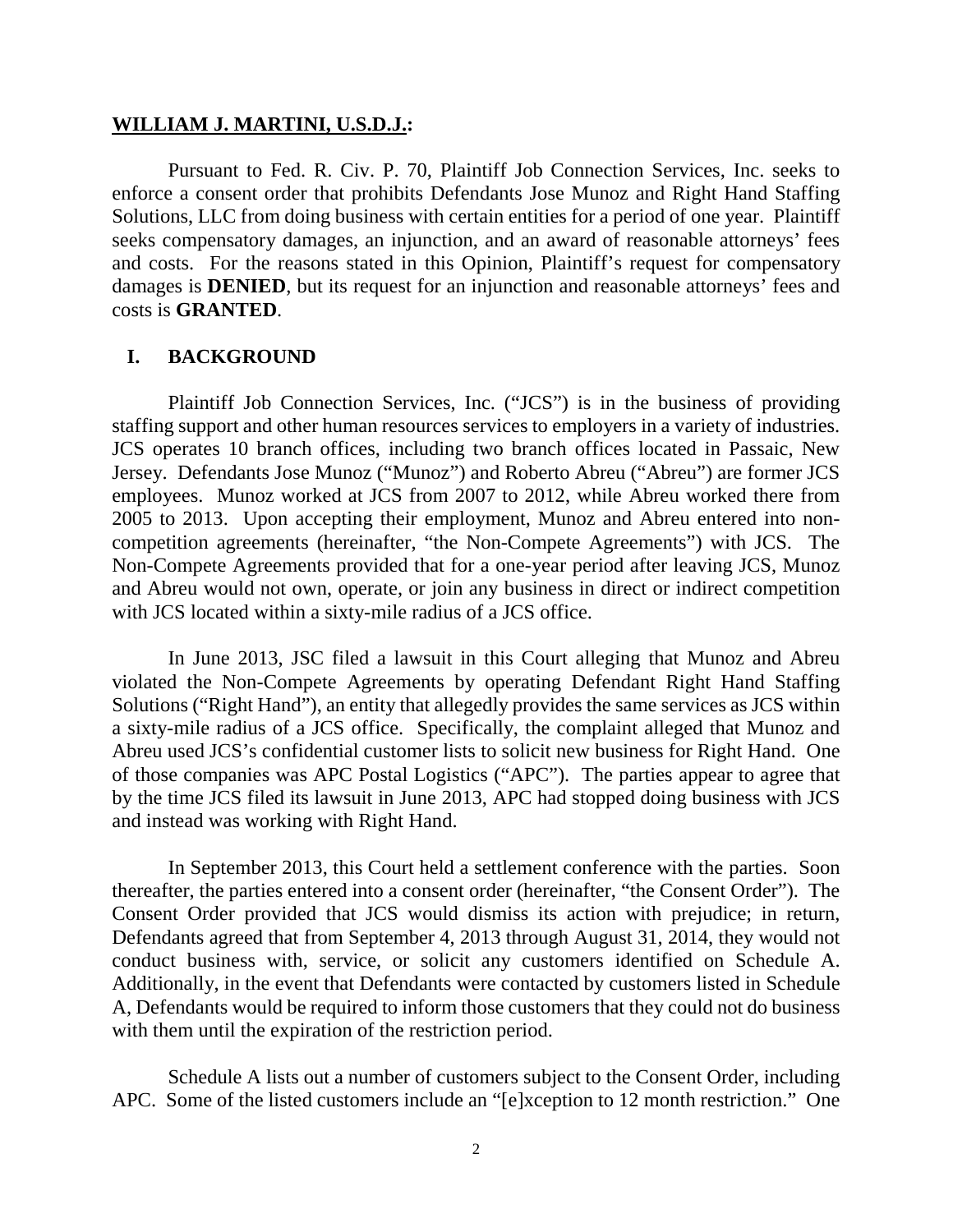customer includes an exception providing that "Defendants' five currently placed temporary staffing employees can remain at company." Another customer is subject to the exception that "Defendants can place chemists only." That said, APC is not subject to any exceptions. After the parties executed the Consent Order, the matter was closed. However, upon the consent of the parties, this Court so ordered that it would retain jurisdiction over any dispute involving the Consent Order.

JCS filed the instant motion in January 20[1](#page-2-0)5.<sup>1</sup> According to JCS, Munoz and Right Hand have continued to solicit business from APC in direct violation of the Consent Order. JCS became aware of this when in May 2014 an APC executive informed JCS that he had used, and was continuing to use, services from Right Hand for approximately two years. After JCS filed its motion, Right Hand agreed to provide JCS with redacted business records and Munoz agreed to appear for a deposition.

The business records JCS received from Right Hand indicated that Right Hand billed APC for a total of 28,094.04 employee hours between September 17, 2013 and July 25, 2014, a period subject to the twelve month restriction outlined in the Consent Order. In his deposition, Munoz admitted that (1) he agreed to not do business with customers listed in Schedule A for a twelve-month period, subject to certain exceptions; (2) APC was a customer listed in Schedule A; (3) the restrictions on doing business with APC were not subject to any exceptions; (4) JCS continued to do business with APC during the restricted period; and (5) by doing business with APC during the restricted period, he and Right Hand violated the Consent Order.

#### **II. DISCUSSION**

-

JCS seeks to enforce the Consent Order. Just as it would for any other contract, this Court must interpret consent orders in accordance with their plain language. *See Holland v. New Jersey Dept. of Corrections*, 246 F.3d 267, 281 (3d Cir. 2001) (citing *Halderman v. Pennhurst State Sch. & Hosp.*, 901 F.2d 311, 319 (3d Cir. 1990)). "[W]here the terms of a contract are clear and unambiguous there is no room for interpretation or construction and the courts must enforce those terms as written." *Karl Sales & Service, Inc. v. Gimbel Brothers, Inc.*, 249 N.J. Super. 487, 493 (App.Div.1991). Moreover, this Court cannot interpret consent orders in a way that would "make better deals for parties than they freely and voluntarily chose to make for themselves." *Seaview Orthopedics v. Nat'l Healthcare Resources, Inc.*, 366 N.J. Super. 501, 510 (App.Div.2004).

The terms of the Consent Order are crystal clear. Subject to certain exceptions, the Order prohibits Defendants from conducting business with or soliciting business from the customers listed in Schedule A for a twelve-month period. The parties agreed that APC would be a customer listed in Schedule A, and they further agreed that the restriction on

<span id="page-2-0"></span><sup>&</sup>lt;sup>1</sup> JCS's instant motion concerns the conduct of only Munoz and Right Hand, not Abreu.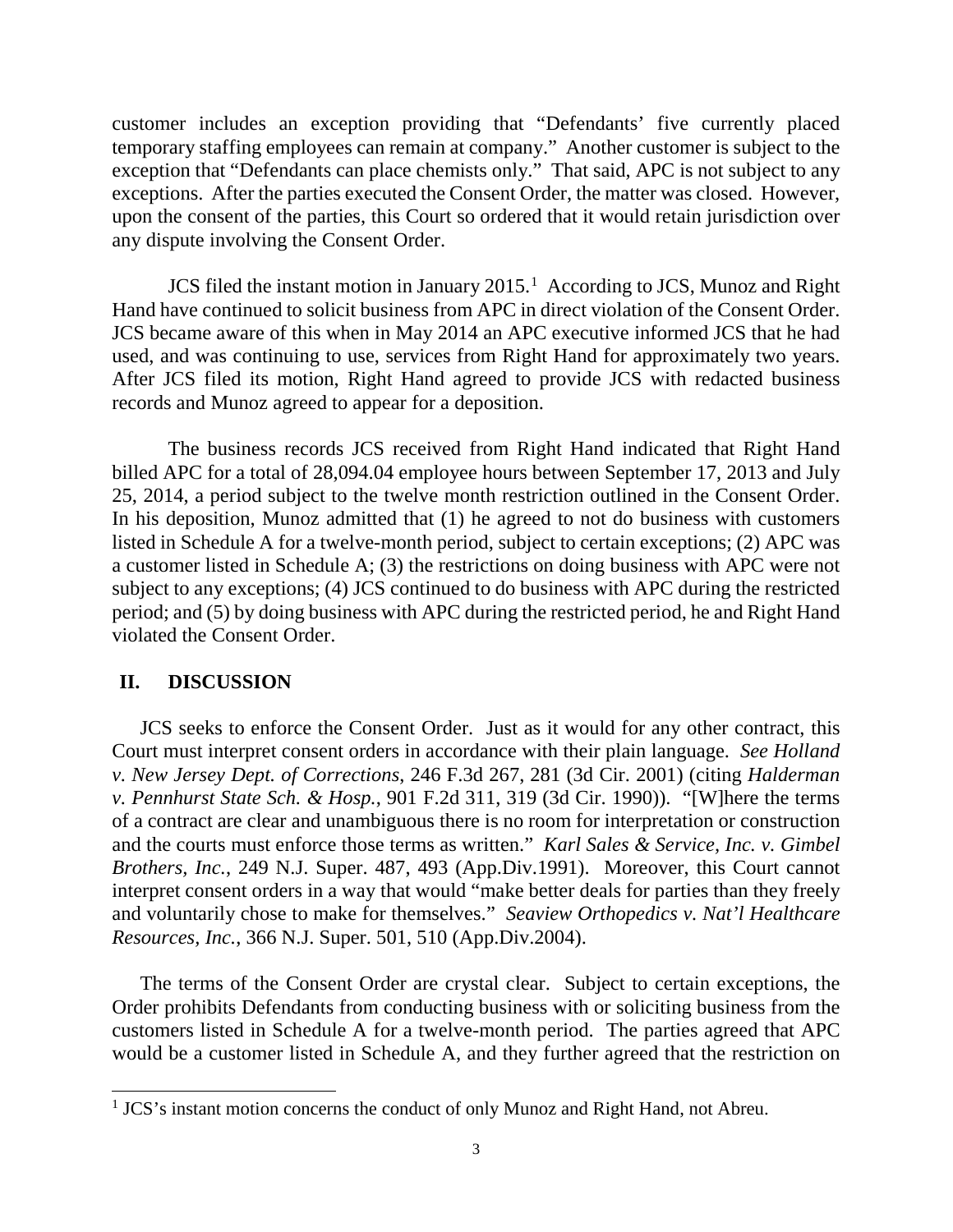conducting business with APC would not be subject to any exceptions. Notwithstanding the Consent Order, Munoz and Right Hand continued to do business with APC during the restricted period. Consequently, Munoz and Right Hand violated the plain terms of the Consent Order. Indeed, in his deposition, Munoz admitted that he violated the terms of the Order by doing business with APC.

Munoz and Right Hand put forth two arguments for why they did not violate the Consent Order. Both of these arguments are meritless. First they argue that JCS alleges wrongdoing only on the part of Right Hand, and therefore Munoz should not be subject to suit. However, Munoz was a party to the Consent Order, and through his actions on behalf of Right Hand, violated the Order's terms. Second, Munoz and Right Hand argue that the Consent Order did not require them to remove the individuals that they had already placed at APC prior to the Order's execution. This argument flies in the face of the plain terms of the agreement. Unlike some of the other customers listed in Schedule A, the restriction on doing business with APC was not subject to any exceptions. Even more tellingly, the Consent Order expressly noted that for certain customers, Right Hand was not required to remove staffing that it had already placed. No such carve out existed for APC, which demonstrates that the parties agreed that Right Hand could not have *any* staffing placements at APC until the twelve-month period expired. *See Nester v. O'Donnell*, 301 N.J. Super. 198, 210 (App.Div.1997) (when interpreting a contract, the writing must be interpreted as a whole).

Having found that Munoz and Right Hand violated the Consent Order, the Court must determine what relief, if any, JCS is owed. JCS first argues that it is entitled to compensatory damages equaling the amount of net profits Right Hand has reaped from doing business with APC. The Court disagrees. Compensatory damages are designed "to put the injured party in as good a position as…if performance had been rendered." *Totaro, Duffy, Cannova and Co., L.L.C. v. Lane, Middleton & Co., L.L.C.,* 191 N.J. 1, 13 (2007) (citations and quotations omitted). Therefore, a party in breach is liable for the natural and probable consequences of the breach. *Pickett v. Lloyd's*, 131 N.J. 457, 474 (1993) (quoting *Donovan v. Bachstadt*, 91 N.J. 434, 444-45 (1982). And while "the loss must be a reasonably certain consequence of the breach, the exact amount of the loss need not be certain." *Litton Indus., Inc. v. IMO Indus., Inc.*, 200 N.J. 372, 409 (2009) (citations and quotations omitted).

For the purposes of determining damages, it is critical to note that at the time the parties entered into the Consent Order, APC was not doing business with JCS. Specifically, the briefs and the supporting documents show that prior to JCS filing its lawsuit in 2013, APC had already dropped JCS for Right Hand "as a result of a business decision that APC [had] made due to [its] unsatisfactory experience with JCS." (Calutti Cert. at ¶¶ 4-5). In light of these facts, it is difficult to argue that a "natural and probable consequence" of Right Hand and Munoz's breach of the Consent Order would be that APC would rekindle its business relationship with JCS. Indeed, other courts have held that the violation of a non-compete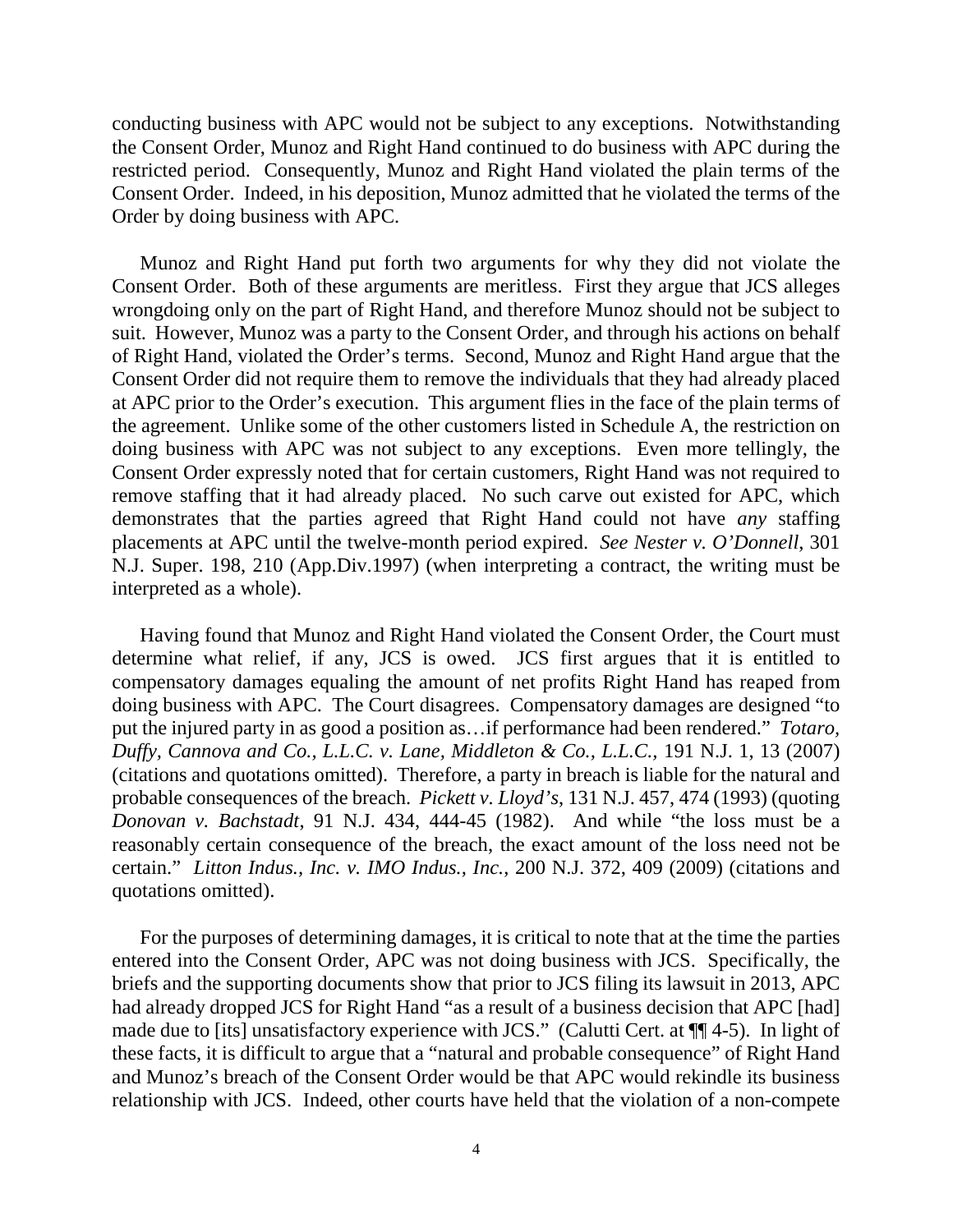provision will not result in an award of compensatory damages where it is not reasonably certain that the plaintiff would have gained the customer or business listed in the noncompete had there been no breach. *See, e.g., American Air Filter Co, Inc. v. McNichol*, 527 F.2d 1297, 1301 (3d Cir. 1975); *RPM Performance Coatings v. Fredrick*, No. 12-1392, 2013 WL 5998447, \*3 (W.D. Mo. Nov. 12, 2013) (applying New Jersey law). JCS has not provided a shred of evidence indicating that it likely would have regained APC's business had Defendants not breached the Consent Order.<sup>[2](#page-4-0)</sup>

JCS also requests that this Court enter an injunction requiring that Munoz and Right Hand comply with Consent Order's restrictive covenant by not doing business with APC for one year.<sup>[3](#page-4-1)</sup> When considering whether to award injunctive relief, a court should consider, among other things, (1) the character of the interest to be protected; (2) the relative adequacy of the injunction compared to other remedies; (3) the unreasonable delay in bringing suit; (4) any related misconduct by plaintiff; (5) the balancing of hardships; (6) the interests of the public; and (7) the practicality of framing the order or judgment. *See, e.g., Sheppard v. Twp. of Frankford*, 261 N.J.Super. 5, 10 (App.Div.1992). Considering these factors, the Court concludes that an injunction is appropriate in this case. JCS bargained away its right to sue under the employment agreements in exchange for a chance at regaining APC as a customer without any interference from Defendants. Therefore, refusing to enter the requested injunction would unfairly allow Munoz and Right Hand to enjoy the consideration they received from JCS (dismissal of the original lawsuit) while blatantly disregarding their end of the bargain (ceasing to do business with APC for a oneyear period). Additionally, JCS did not delay in bringing this motion and has not committed any related misconduct.

Right Hand and Munoz argue that an injunction is not warranted because (1) APC has no interest in doing further business with JCS, and (2) an injunction would harm APC. The Court rejects these arguments. While the Consent Order in no way guarantees that JCS

 $\overline{a}$ 

<span id="page-4-0"></span> $2$  JCS does not dispute that it was no longer doing business with APC at the time it entered into the Consent Order. Instead, it asserts that it is entitled to compensatory damages because (1) Munoz violated his employment agreement by surreptitiously doing business with APC, and (2) the only reason JCS terminated its lawsuit was because Munoz and Right Hand entered into the Consent Order and agreed to cease doing business with APC for one year. However, JCS cannot assert a right to compensatory damages based on Defendants' initial breach of their employment agreements. That is because JCS explicitly forfeited those claims when it entered into the Consent Order, which is now the only agreement that JCS can seek to have this Court enforce. *See In re Columbia Gas System Inc.*, 50 F.3d 233, 241 n. 14 (3d Cir. 1995) (where settlement agreement extinguishes claims arising out of earlier contract, only the settlement agreement itself remains enforceable). Therefore, the fact that Defendants may have violated their employment agreements has no bearing on whether they owe JCS compensatory damages under the Consent Order.

<span id="page-4-1"></span><sup>&</sup>lt;sup>3</sup> In support of its argument, JCS points to a provision of the Consent Order entitles JCS to injunctive relief in the event of a breach.